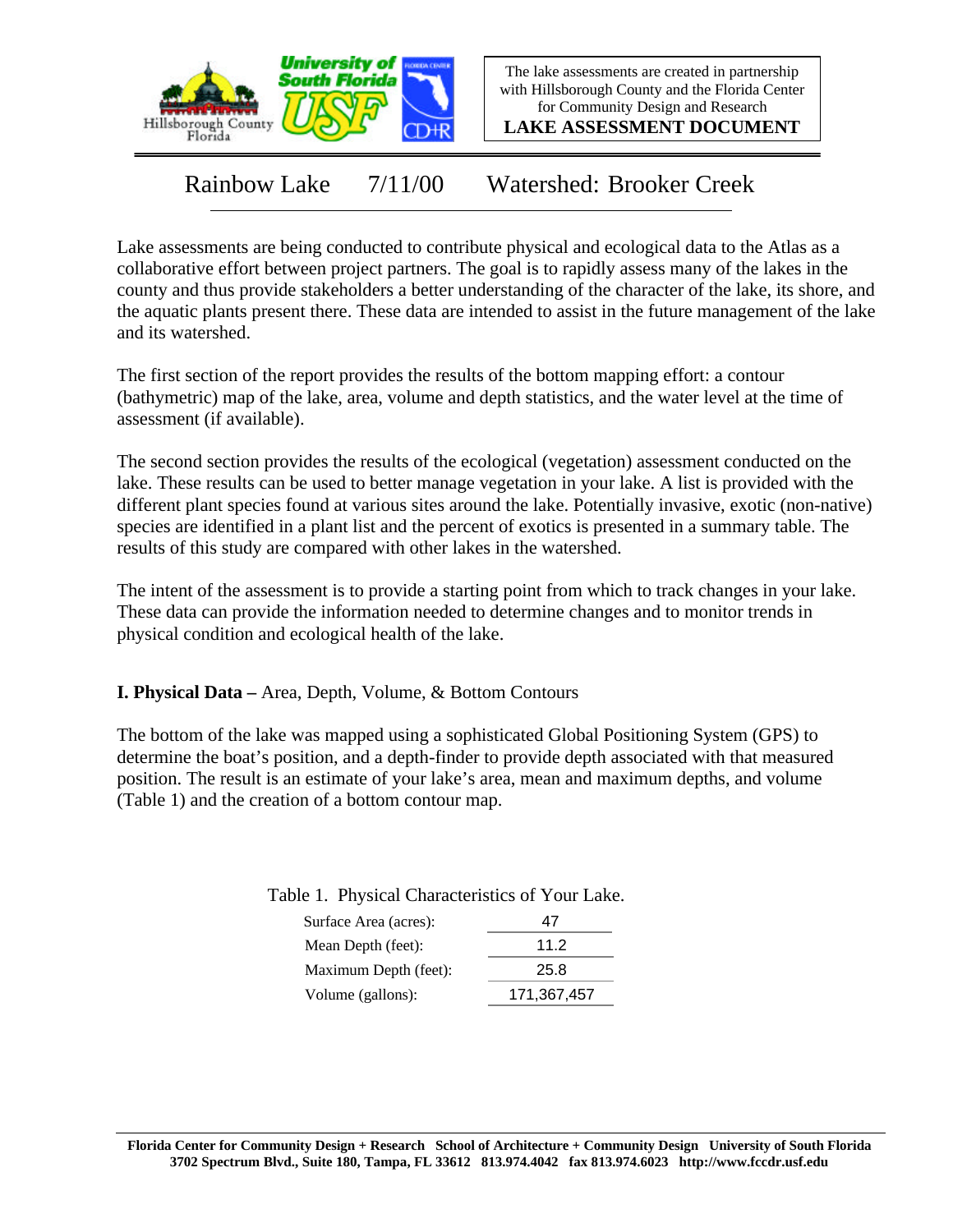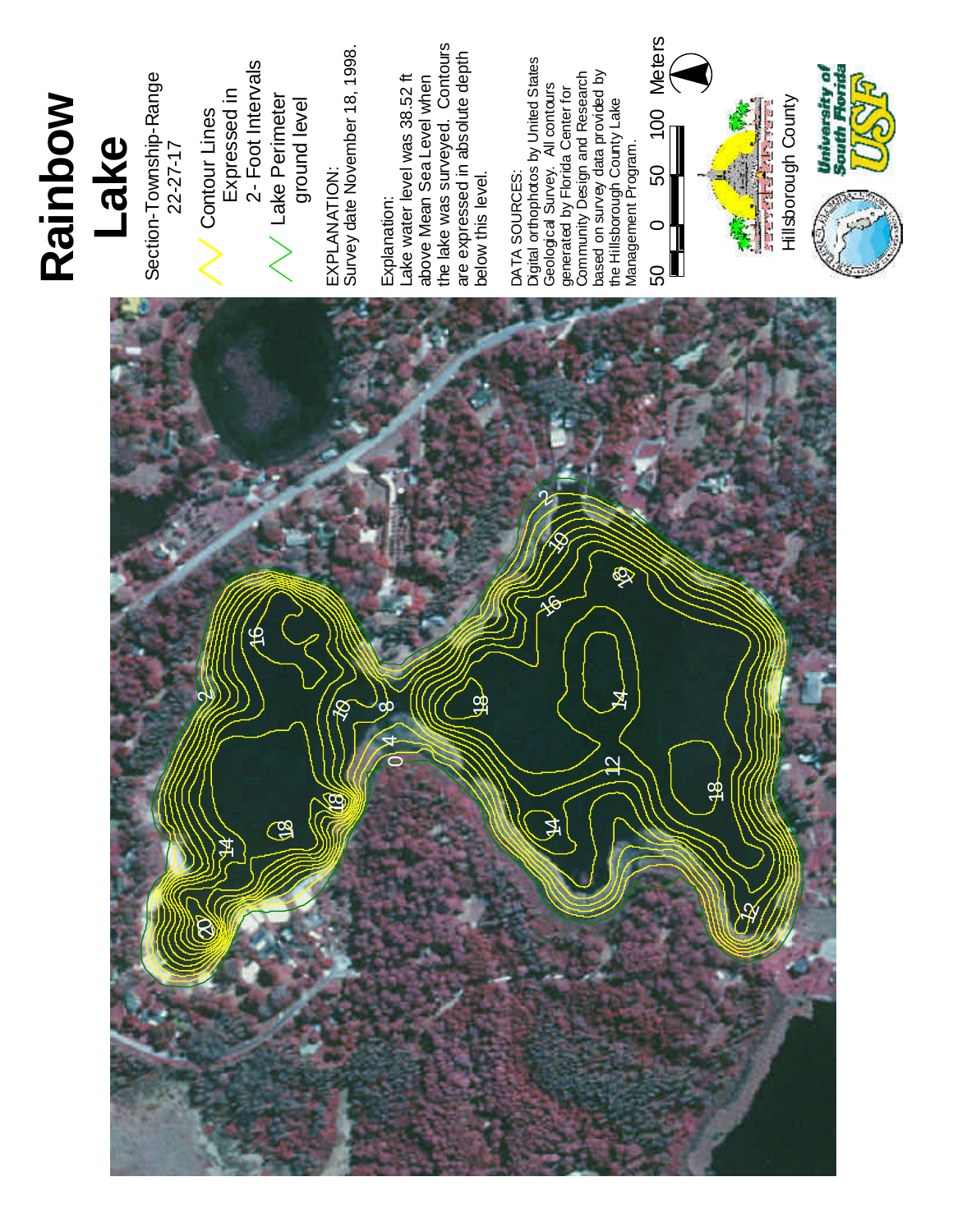

**LAKE ASSESSMENT DOCUMENT**

Rainbow Lake 7/11/00 Watershed: Brooker Creek

## **II. Ecological Data**

Aquatic Plant Survey

Approximately equispaced sites are haphazardly mapped around the lake and the aquatic plants at each site are surveyed. The total number of species from all sites is used to approximate the total diversity of aquatic plants and the percent of invasive-exotic plants on the lake and in the watershed (Table 2). Many of these plants are considered ecologically harmful, as they tend to out-compete native species. Such "nuisance" plants can also make boating and other recreational activities difficult or impossible. The common and scientific names of plant species found on your lake are listed in Table 3.

> Table 2. Comparison of species diversity between your lake and other assessed lakes located within your watershed.

|                        |     | Rainbow Lake Brooker Creek |  |
|------------------------|-----|----------------------------|--|
|                        |     | (Average)                  |  |
| Number of Taxa:        | 17  | 32                         |  |
| Percent Exotic Plants: | 12% | 14%                        |  |

Table 3. Botanical and common names of the most commonly found plants on your lake. Percent frequency (of occurence), habit (location where found), status (native or exotic), and EPPC status are provided.

| Common Name                               | <b>Plant Species</b>        | Frequency | Habit     | <b>Status</b> | <b>EPPC</b> |
|-------------------------------------------|-----------------------------|-----------|-----------|---------------|-------------|
| Spatterdock, Yellow Pondlily              | Nuphar lutea var. advena    | 80%       | Floating  | Native        | <b>NL</b>   |
| Cypress                                   | Taxodium spp.               | 70%       | Emergent  | Native        | NL.         |
| Cattails                                  | Typha spp.                  | 70%       | Emergent  | Native        | NL.         |
| Sedge                                     | Cyperus spp.                | 60%       | Emergent  | Unknown       | NL.         |
| Water Primroses, Primrosewillow           | Ludwigia spp.               | 60%       | Emergent  | Unknown       | NL.         |
| Torpedo Grass                             | Panicum repens              | 60%       | Emergent  | Exotic        |             |
| Lemon Bacopa                              | Bacopa caroliniana          | 50%       | Submersed | Native        | <b>NL</b>   |
| American White Water Lily, Fragrant Water | Nymphaea odorata            | 50%       | Floating  | Native        | NL.         |
| <b>Pickerel Weed</b>                      | Pontederia cordata          | 40%       | Emergent  | Native        | NL.         |
| Baldwin's Spikerush, Roadgrass            | Eleocharis baldwinii        | 20%       | Submersed | Native        | NL.         |
| Laurel Oak; Diamond Oak                   | Quercus laurifolia          | 20%       | Emergent  | Native        | NL          |
| <b>Alligator Weed</b>                     | Alternanthera philoxeroides | 10%       | Emergent  | Exotic        | Ш           |
| Roadgrass, Spikerushes                    | Eleocharis spp.             | 10%       | Emergent  | Native        | NL          |
| Manyflower Marshpennywort, Water Penny    | Hydrocotyl umbellata        | 10%       | Emergent  | Native        | NL.         |
| Bulltongue Arrowhead, Duck Potato         | Sagittaria lancifolia       | 10%       | Emergent  | Native        | NL.         |
| Willow                                    | Salix spp.                  | 10%       | Emergent  | Native        | <b>NL</b>   |

Florida Center for Community Design + Research School of Architecture + Community Design University of South Florida 3702 Spectrum Blvd., Suite 180, Tampa, FL 33612 813.974.4042 fax 813.974.6023 http://www.fccdr.usf.edu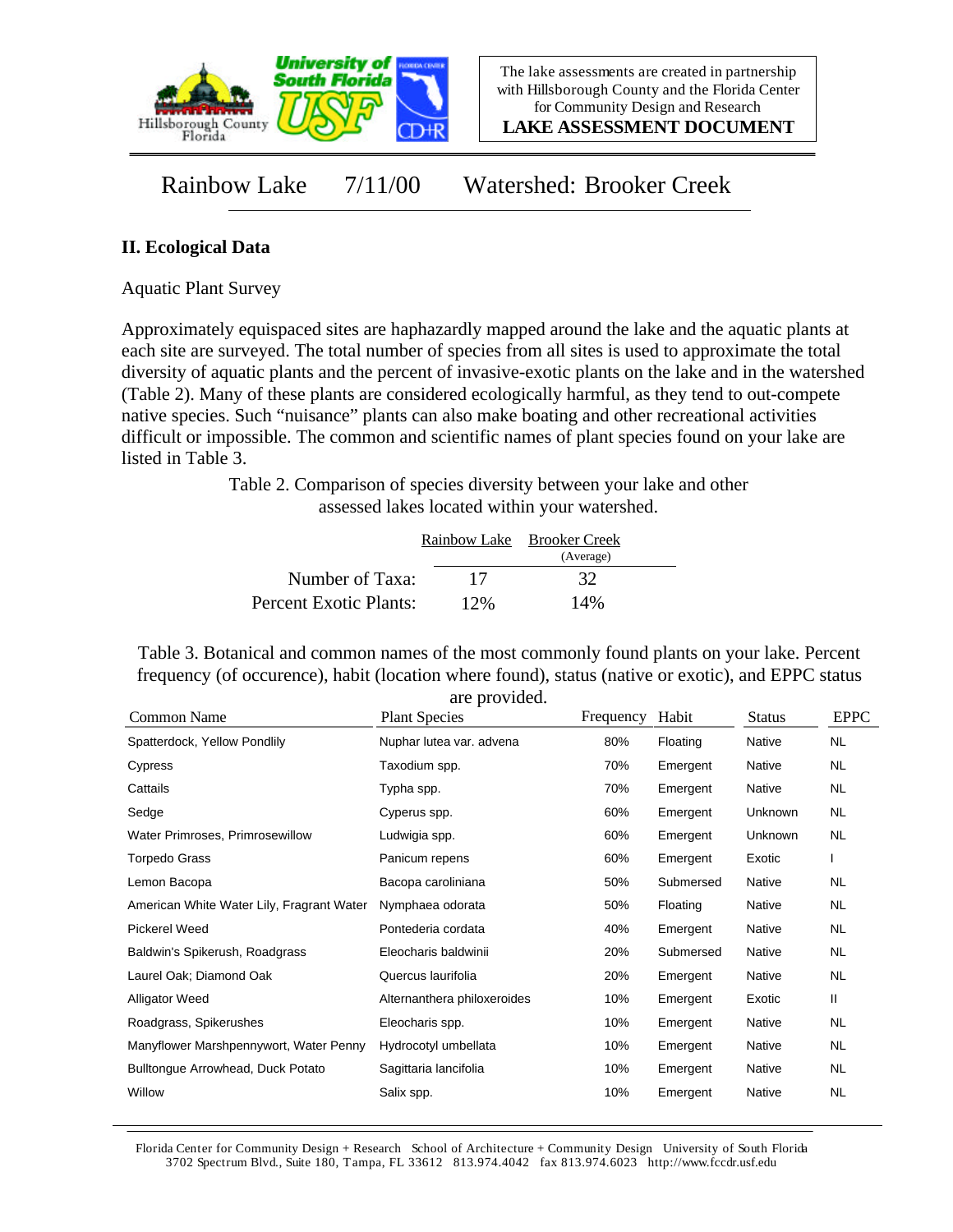Bladderwort **Example 20 Submersed** Native NL Utricularia spp. 10% Submersed Native NL